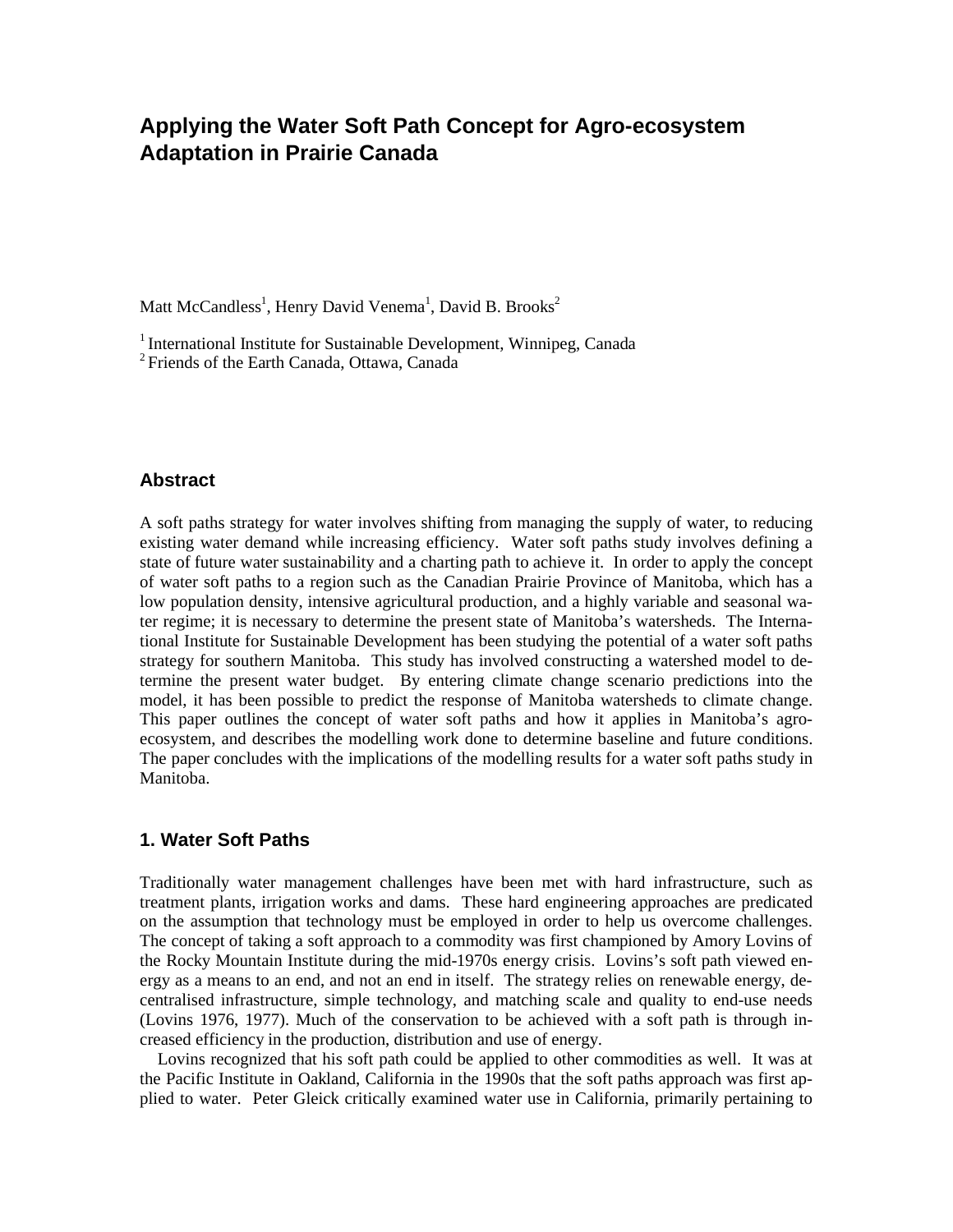municipal and irrigation uses (Gleick et al. 1995, Gleick at al. 2003). Gleick determined that water use could be reduced by two-thirds by applying a soft paths approach (one-third reduction could be achieved through readily available water conservation technologies and one-third by applying a soft paths approach). Water soft paths study in Canada has its roots with David Brooks of Friends of the Earth and his studies on water conservation (Brooks and Rose 2004, Brooks and Brandes 2007, Brooks 2005, Brandes et al. 2007, Brandes and Brooks 2005, Brandes and Kriwoken 2006). The POLIS Project on ecological governance at the University of Victoria has been examining municipal water use across Canada and identified opportunities for water conservation through increased efficiency (Brandes et al 2005, Brandes and Ferguson 2003).

Much of the demand for water is not for the substance itself, but for the services it provides. We use water for cleaning, disposing of wastes, watering lawns, and for agricultural production. Water soft paths suggests that by critically evaluating each of these services, we may determine that water is not essential for these activities to occur (Brooks and Rose 2004, Brandes et al. 2007, Brooks 2005, Brandes and Kriwoken 2006). For example, composting toilets would eliminate the need to use water to carry human waste to a central treatment facility. Changing the species composition of our lawns can eliminate the need for watering. Changing agricultural methods or selecting alternative crops can significantly reduce the amount of water required for crop production.

We rely on our ecosystems for services such as food production and water purification (Millennium Ecosystem Assessment 2005). Water soft paths recognises natural systems as purveyors and users of water (Brooks and Rose 2004, Brandes et al. 2007, Brooks 2005, Brandes and Kriwoken 2006). Any water management system founded on soft paths principles shall be founded on the concept of ecological sustainability; water use shall be within the limits of sustainability imposed by the ecosystem.

Water distributed by municipal utilities is typically of the highest quality. It is water fit for human consumption. This water is used for multiple purposes, such as bathing, washing and watering lawns and gardens. Only a fraction of the municipally-treated water is actually used for drinking (Brandes and Ferguson 2003). The remaining uses of water do not require such high quality. A water soft paths strategy would strive to match water quality to its intended use, thus reducing the need for energy and chemical inputs for treating to drinking water standards (Brooks and Rose 2004, Brandes et al. 2007, Brooks 2005, Brandes and Kriwoken 2006). The principles of matching water quality to intended use go beyond municipally treated water and apply also to agriculture, industry, livestock, and recreation.

In any water soft paths analysis, a future state of water sustainability should be defined (Brooks and Rose 2004, Brandes et al. 2007, Brooks 2005, Brandes and Kriwoken 2006). This future state should be formed according to the principles of ecological sustainability. Once this state is defined, a 'backcasting' exercise is carried out to link the present with the future. The path from present to future will be built on sound policy and water management decisions (Brooks and Rose 2004, Brandes et al. 2007, Brooks 2005, Brandes and Kriwoken 2006). The soft path will go beyond simple water policy and will have implications for sectors such as agriculture, industry and municipal planning.

## **2. Water Soft Paths in the Prairie Context**

The study area of this research is the agricultural region of the province of Manitoba (see Figure 1). Manitoba is the easternmost of Canada's three Prairie Provinces. It has a population density of approximately two people per square kilometre; however this figure is skewed by the fact that two-thirds of Manitoba's million inhabitants live in the provincial capital of Winnipeg (Statistics Canada 2007). Southern Manitoba is under extensive agricultural production, primarily grains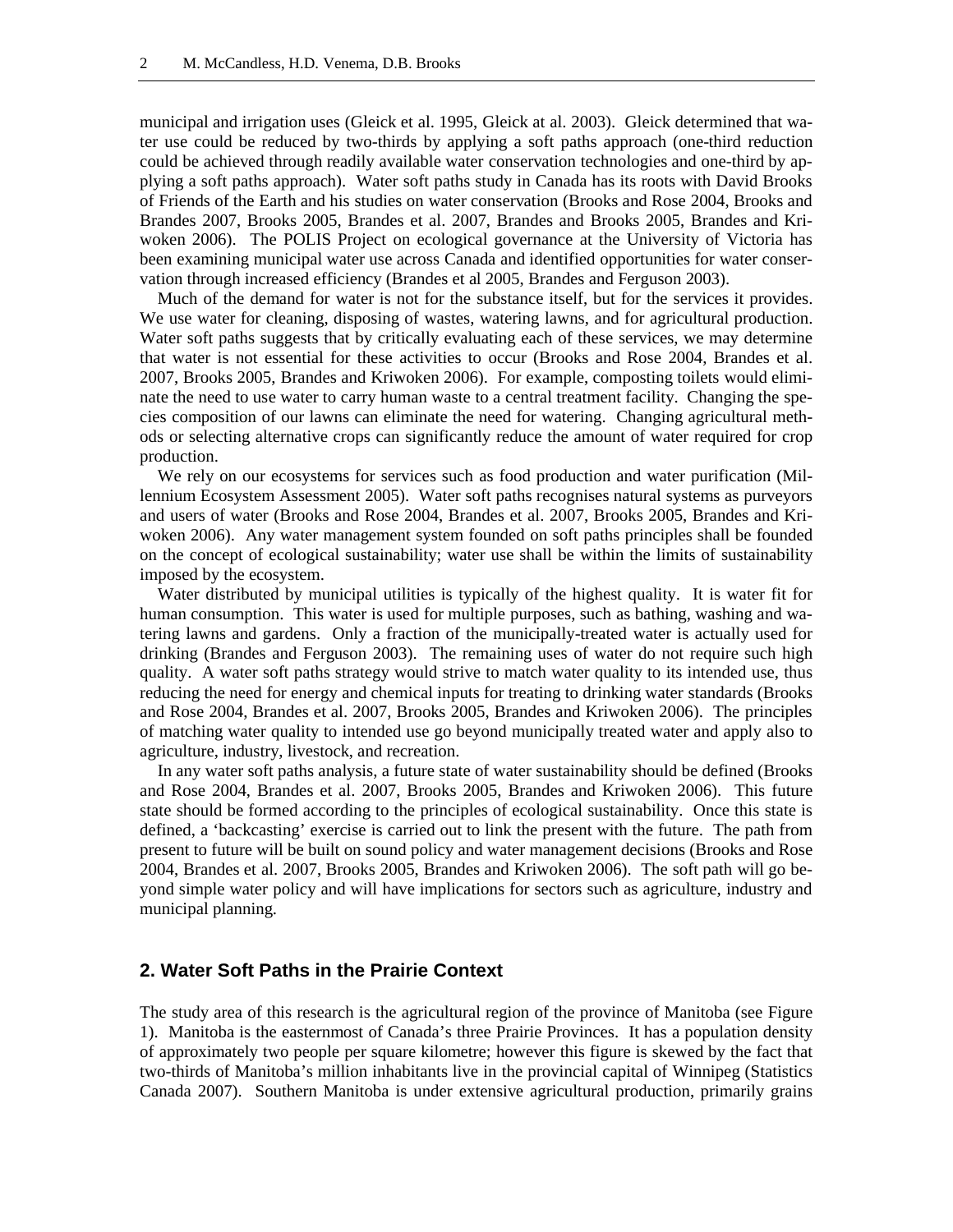and oilseeds such as wheat, canola, barley and oats. Manitoba also has an expanding livestock industry. Hog production has grown extensively throughout much of the province over the past decade.

Manitoba's hydrology is characterised by five months of winter with average temperatures below freezing. Precipitation falling during the winter months is stored as snow until April when it melts, often causing flooding (see Figures 2 and 3 for temperature and precipitation graphs of the study area). Manitoba summers are hot and dry. While the summer is generally a time of water deficits, there is typically enough water stored in the root zone for crop growth, and irrigation is unnecessary for most crops.



**Fig. 1.** Map of Manitoba showing case study sub-watersheds (source data: Manitoba Land Initiative 2007)

Manitoba receives runoff from its neighbouring states and provinces. Many major rivers pass through Manitoba on their way to Hudson's Bay, including the Saskatchewan, Nelson, Churchill and Winnipeg Rivers. These rivers drain a significant portion of North America all the way from the Rocky Mountains in the west to almost the Great Lakes in the East, and the Dakotas in the south. Manitoba has capitalised on this abundance of water by developing a hydroelectric industry. Manitoba Hydro, the hydroelectric utility owned by the Province of Manitoba, satisfies the province's power requirements and is able to export half its production to the United States.

While it is generally viewed that Manitoba has a wealth of water resources, all is not well with province's lakes and rivers. Lake Winnipeg, the 11<sup>th</sup> largest lake in the world, has been experiencing severe algae blooms in recent years. These blooms are caused by increased phosphorus loading from Manitoba and neighbouring jurisdictions. In addition, changing weather patterns have led to increased precipitation in early summer and unusual summer flooding and crop losses. In addition to the earlier summer flooding, late summers have been drier putting the crops that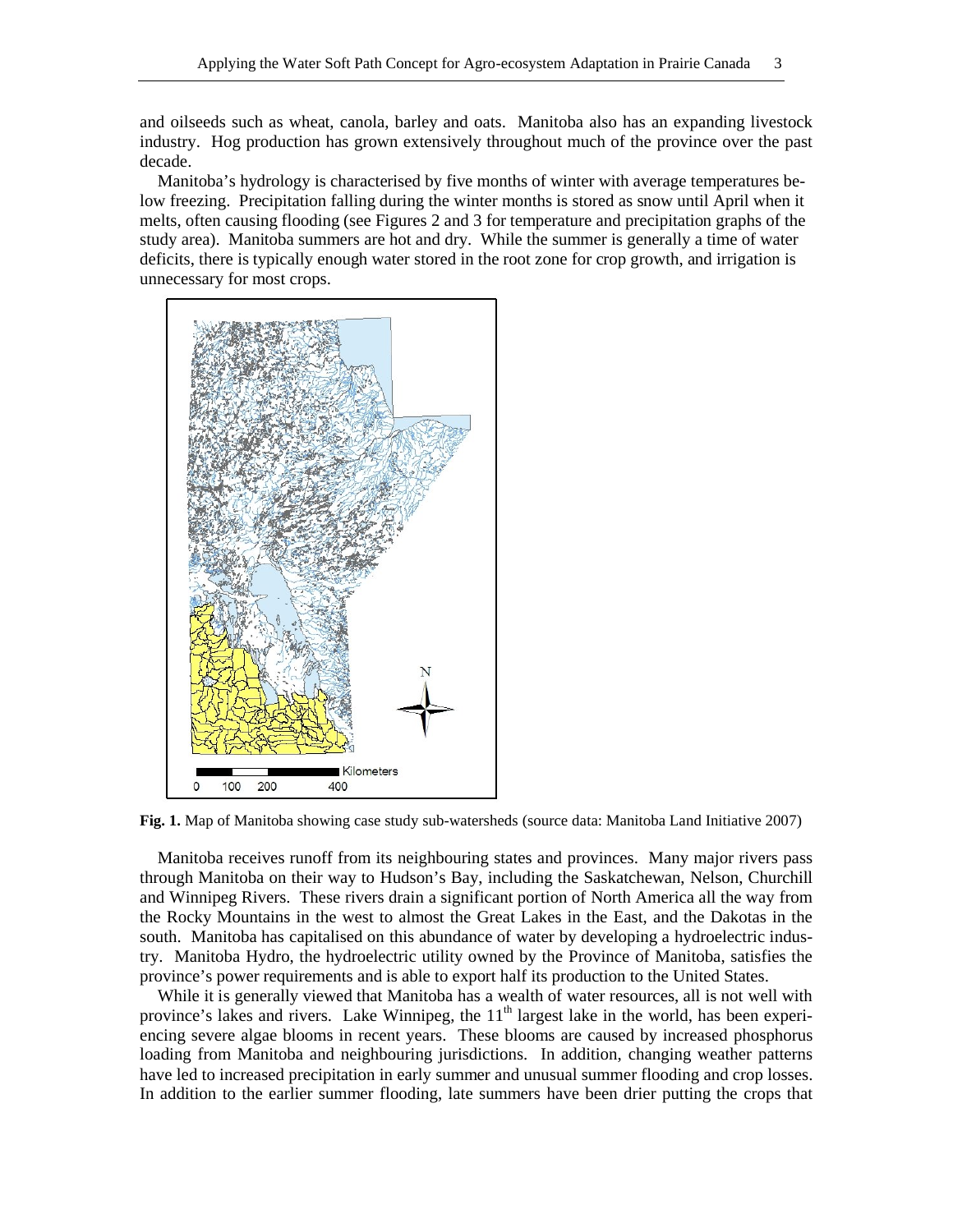managed to survive the floods in danger of drying out (Schindler 2001, Venema 2006). This trend is predicted to increase as the global climate continues to change (see Figures 2 and 3 for graphs of predictions of future temperature and precipitation.

Water soft paths studies have been carried out in jurisdictions with high population densities. Our preliminary research revealed the situation in Manitoba is quite different. Direct human withdrawals of water amount to approximately 0.2% of total yearly precipitation. Most water that falls on the province (around 91%) returns to the atmosphere as evaporation and transpiration from the landscape. Around 8% of annual precipitation ends up as runoff, most of it in the spring after the freshet. The challenge for water management in Manitoba is to ensure that there is no flooding in the spring, yet enough water throughout the rest of the year to maintain the healthy functioning of our aquatic, terrestrial and agro-ecosystems.

We envision a state of future water sustainability that is built on healthy ecosystems, agriculture, and sustainable cities in a future changed climate.



**Fig. 2.** Average current temperature and future temperature predicted by CGCM2 A21 scenario over the case study area (source data: Environment Canada 2002, Canadian Climate Impacts and Scenarios 2004)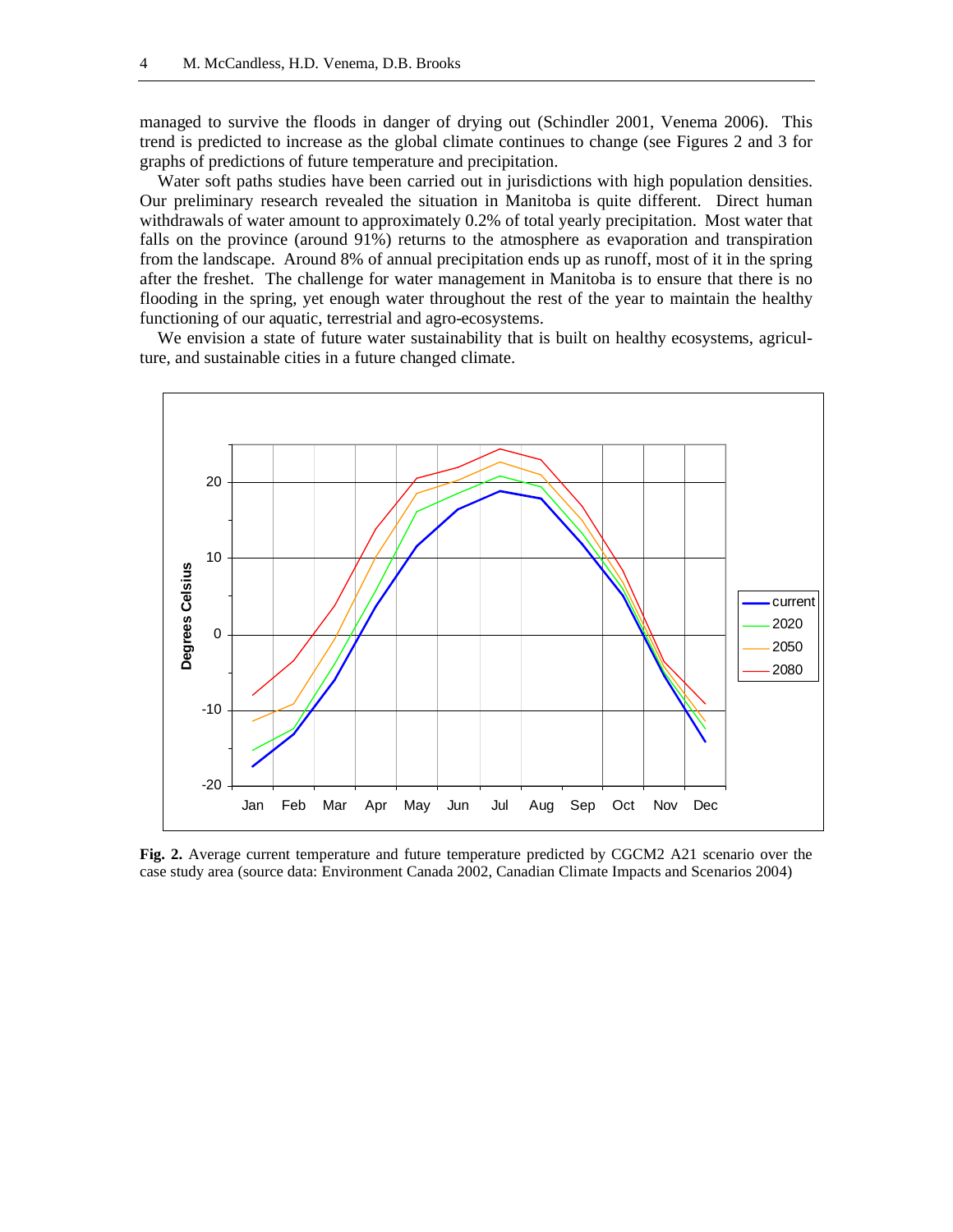

**Fig. 3.** Average current precipitation and future precipitation predicted by CGCM2 A21 scenario averaged over the case study area source data: Environment Canada 2002, Canadian Climate Impacts and Scenarios 2004)

# **3. The Manitoba Watershed Model**

In order to conduct a soft paths analysis for Manitoba, it is essential to understand the current state of water resources in Manitoba's watersheds. The range of future possibilities that climate change will present must also be examined. Water balance modelling is common and similar watershed-based modelling work has taken place throughout the world (Jones et al. 2007, Peranginangin et al. 2004, Renault et al. 2001, Roost et al. 2003, Molden et al 2001). A study has recently been published of modelling work to determine watershed responses to climate change in Greece (Baltas 2007).

The study area is the agricultural region of southern Manitoba. As the basic unit of water resources, the watershed is the geographic unit of this study. The study area was divided into 94 sub-watersheds based on drainage zones defined on provincial water resources maps (Manitoba Land Inventory 2007). The total surface area of the study region is  $90,914 \text{ km}^2$ . A model was constructed to simulate watershed processes for all 94 sub-watersheds on a monthly time step. The model estimates average monthly evaporation, runoff, soil water storage, evapotranspiration, water surplus and water deficit.

The model uses the modified Penman-Monteith method of estimating potential evapotranspiration as described in FAO Irrigation and Drainage Paper No. 56 (Allen et al. 1998). The modified Penman-Monteith model functions by establishing a reference evapotranspiration  $(ET_0)$ . Inputs required for the reference evapotranspiration are precipitation, temperature, solar radiation, wind speed and relative humidity. This reference evapotranspiration is then multiplied by a crop coefficient ( $K_c$ ) to obtain the potential evapotranspiration of the land under crop cover ( $ET_c$ ):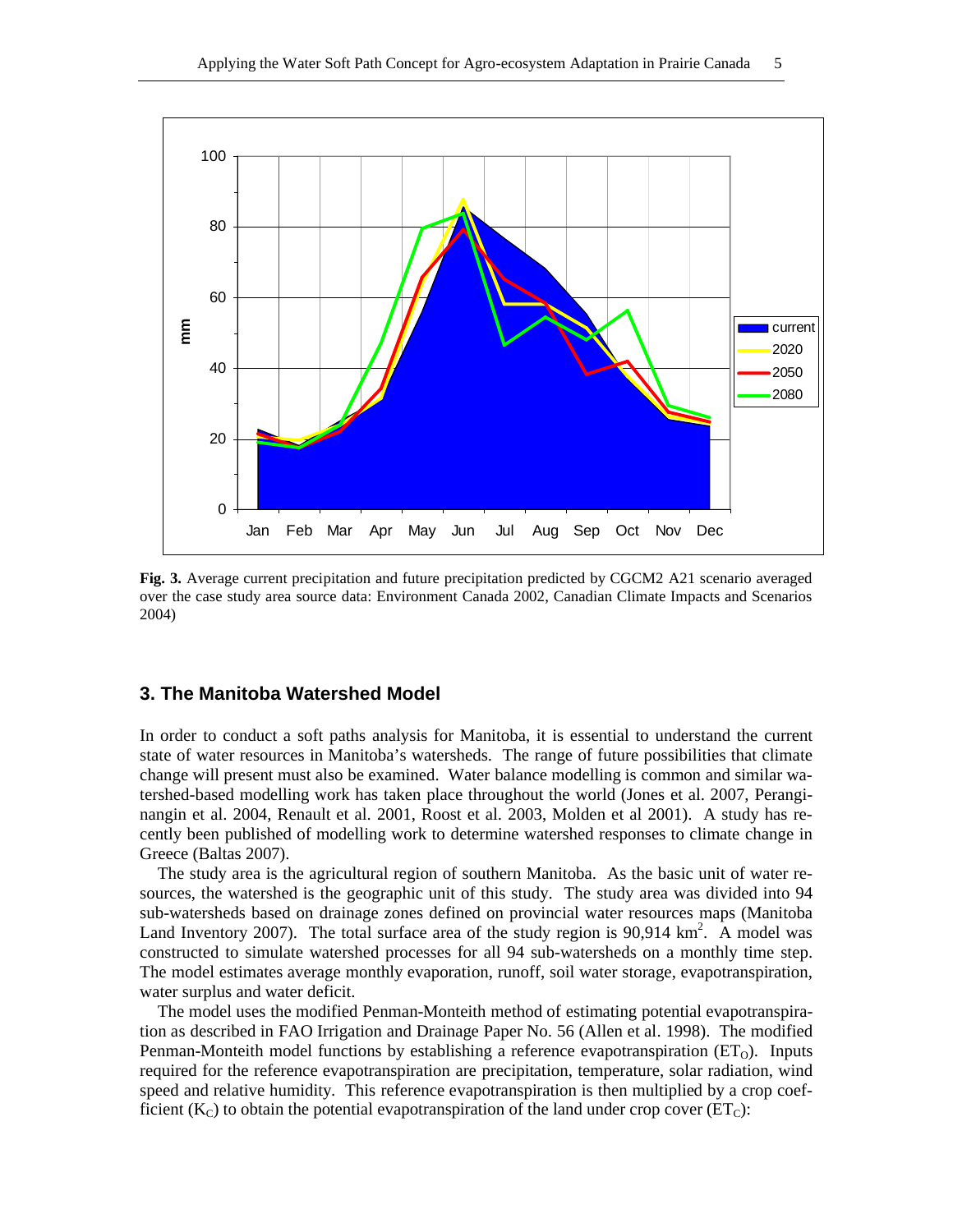$$
ET_C = K_C ET_O \tag{3-1}
$$

For each of the 94 case-study sub-watersheds, a reference evapotranspiration was calculated using average 1971-2000 data from the nearest World Meteorological Organization approved weather station (Environment Canada 2002). Proximity of each watershed to the weather stations was determined by the Thiessen method (Thiessen 1911). Average crop coefficients for each of the 94 sub-basins were calculated using land use and crop data from the Manitoba Land Inventory and the 2006 Agricultural Census of Canada (Manitoba Land Inventory 2007b 2007c, Statistics Canada 2007). Interpolation of Census data was carried out as the data is complied according to census division units rather than by watershed.

Soil water storage was calculated according the Thornthwaite-Mather Water Balance Model (Thornthwaite and Mather 1955, 1957). Data required for calculating soil water storage includes soil texture and rooting depth. Average rooting depths were calculated for each sub-watershed which, along with soil texture, established the water holding capacity for each sub-watershed. Soil water content ( $W<sub>S</sub>$ ) relates to the accumulated potential water loss ( $W<sub>POT</sub>$ ) and water holding capacity (HC) as follows (adapted from Thornthwaite and Mather 1957):

$$
W_S = WL_{POT} exp(-WL_{POT}/HC)
$$
 (3-2)

The water holding capacity of soil (HC) is determined by multiplying the maximum holding capacity of a particular soil texture  $(AW_{SOL})$  by the plant root zone depth  $(RZ)$ :

$$
HC = AW_{SOL} RZ
$$
 (3-3)

The information required for the modified Penman-Monteith and Thornthwaite-Mather models was compiled in Microsoft Excel and a model was constructed using STELLA dynamic modelling software to calculate average monthly soil water storage, actual evapotranspiration, water deficit, water surplus, domestic water use, irrigation withdrawals, and livestock water use (see Figure 4 for a STELLA watershed model). The STELLA model calculated these parameters for each of the 94 sub-watersheds simultaneously, and calculated the monthly discharge of the watersheds to rivers and streams. The STELLA model was calibrated by comparing the runoff generated with measured streamflow data averaged over the years 1971 to 2000, by adjusting average monthly surface water retention and  $K_C$  values.

Once it was determined that the model was accurately representing watershed responses to precipitation events, the model was run using climate change scenarios. Precipitation, temperature and potential evapotranspiration were scaled using adjustments from the Canadian Climate Impacts and Scenarios (2004) CGCM2 A21 scenario (see Figures 2 and 3 for predicted future temperature and precipitation). Several runs of the Manitoba watershed model under this scenario have been conducted. Additional runs are planned to study the effect of changing seeding and harvest times, and crop composition.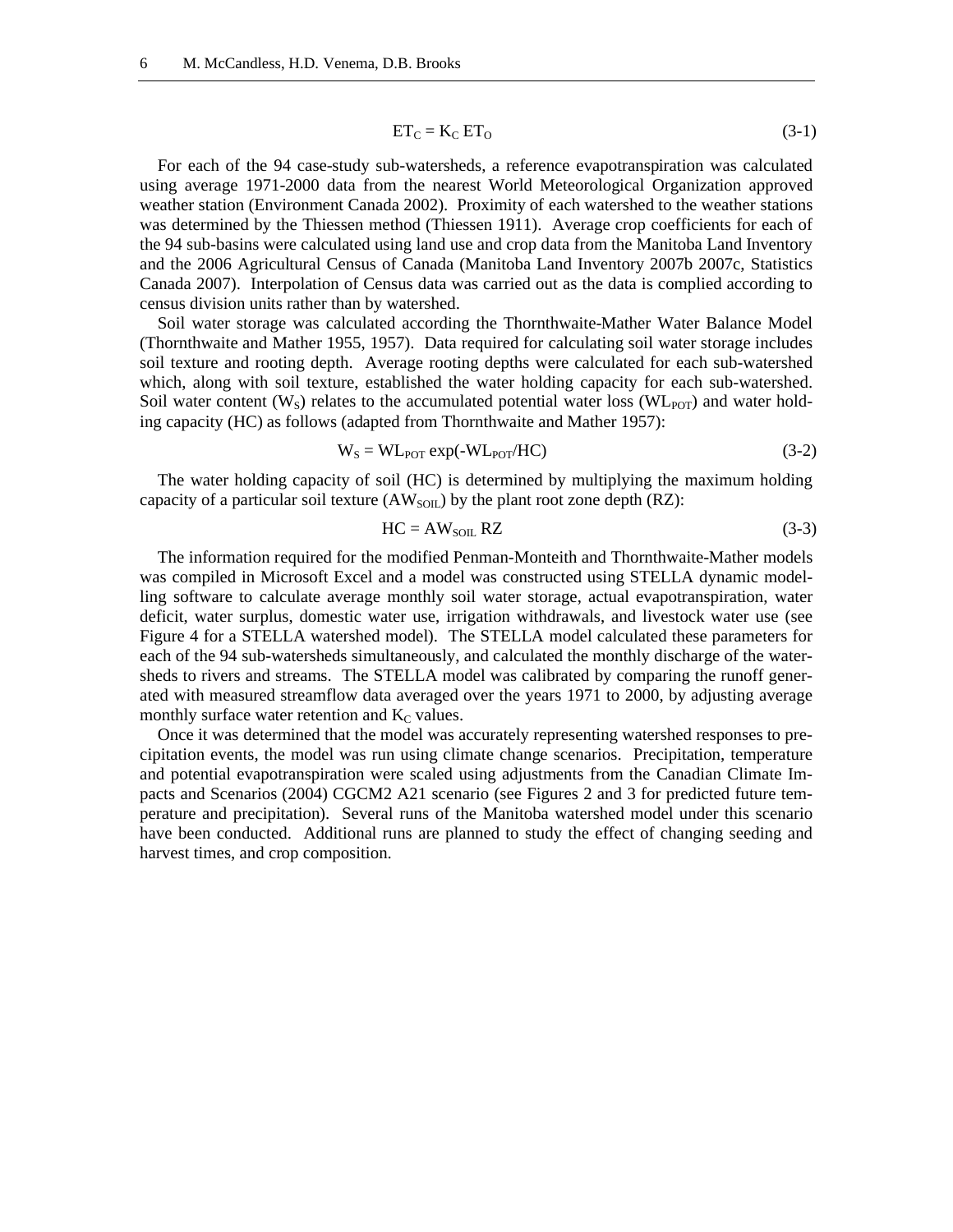

**Fig. 4.** STELLA model for one of 94 sub-basins in the study area

## **4. Model Results**

The Manitoba watershed model has produced estimates on the current state of each of the 94 subwatersheds in the study region. Overall, it was determined that an average of approximately 47,000 gigaliters (Gl) of precipitation fell on the study area annually for the years 1971 to 2000. Of this precipitation, around 43,000 Gl returns to the atmosphere as evapotranspiration and 4000 Gl leaves the watershed as runoff (Figure 5). Withdrawals for irrigation, livestock and municipal purposes amount to less than 0.2% of the precipitation falling on the watershed.

Runoff (Figure 6) is highly seasonal. Water surpluses tend to occur in the spring months as winter snow accumulations melt and fill rivers, streams and drains. While precipitation continues to fall throughout the year, in general this precipitation is absorbed into the soil and does not produce runoff. Evapotranspiration (Figure 7) peaks in July, and decreases significantly in the autumn months after plant growth slows and crops are harvested. Precipitation that falls in the months of September and October generally infiltrates into the soil where it remains until the following growing season (Figure 8). Precipitation in the autumn is important for agriculture as autumn soil moisture rates contribute to the success of the following year's planting.

Water deficits (Figure 9) occur in the summer months when actual evapotranspiration rates are below their potential. In Manitoba most crops are able to weather these deficits by relying on soil moisture. Irrigation is generally not required, and is typically used only on potatoes (Gaia Consulting 2004).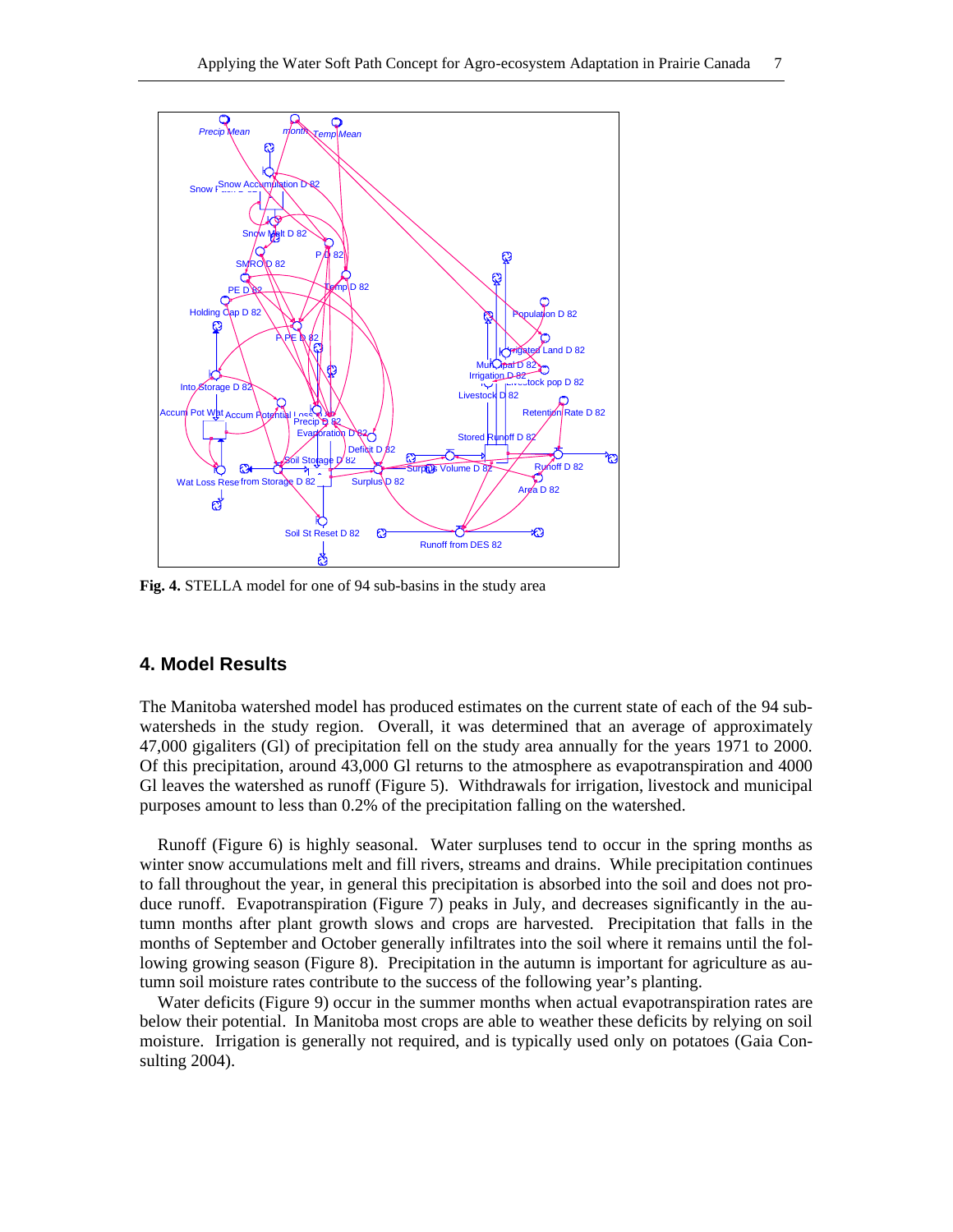

Fig. 5. Annual water budget of 90 914 km<sup>2</sup> Manitoba case study region

To date the model has been run twice using the CGCM2 A21 climate change scenario (Canadian Climate Impacts and Scenarios 2004). Run 1 assumed that agricultural crop composition, time of seeding and time of harvest would remain the same in the future. Run 2 assumed that agricultural species composition would remain the same as in 2006, but the time of seeding would advance earlier in the year, as conditions allow. By interpolating the monthly temperature predictions to determine the date at which average temperatures would rise above freezing, it was determined that in 2020 seeding could take place five days sooner on average. In 2050 seeding could take place approximately two weeks earlier, and in 2080 seeding could advance by a month. The predicted hydrological conditions plotted in Figures 6 to 9 are for Run 2 and reflect the adjusted time of seeding and harvest.



**Fig. 6.** Average total runoff from the study for the years 1971 to 2000, and predictions for future runoff under climate change scenarios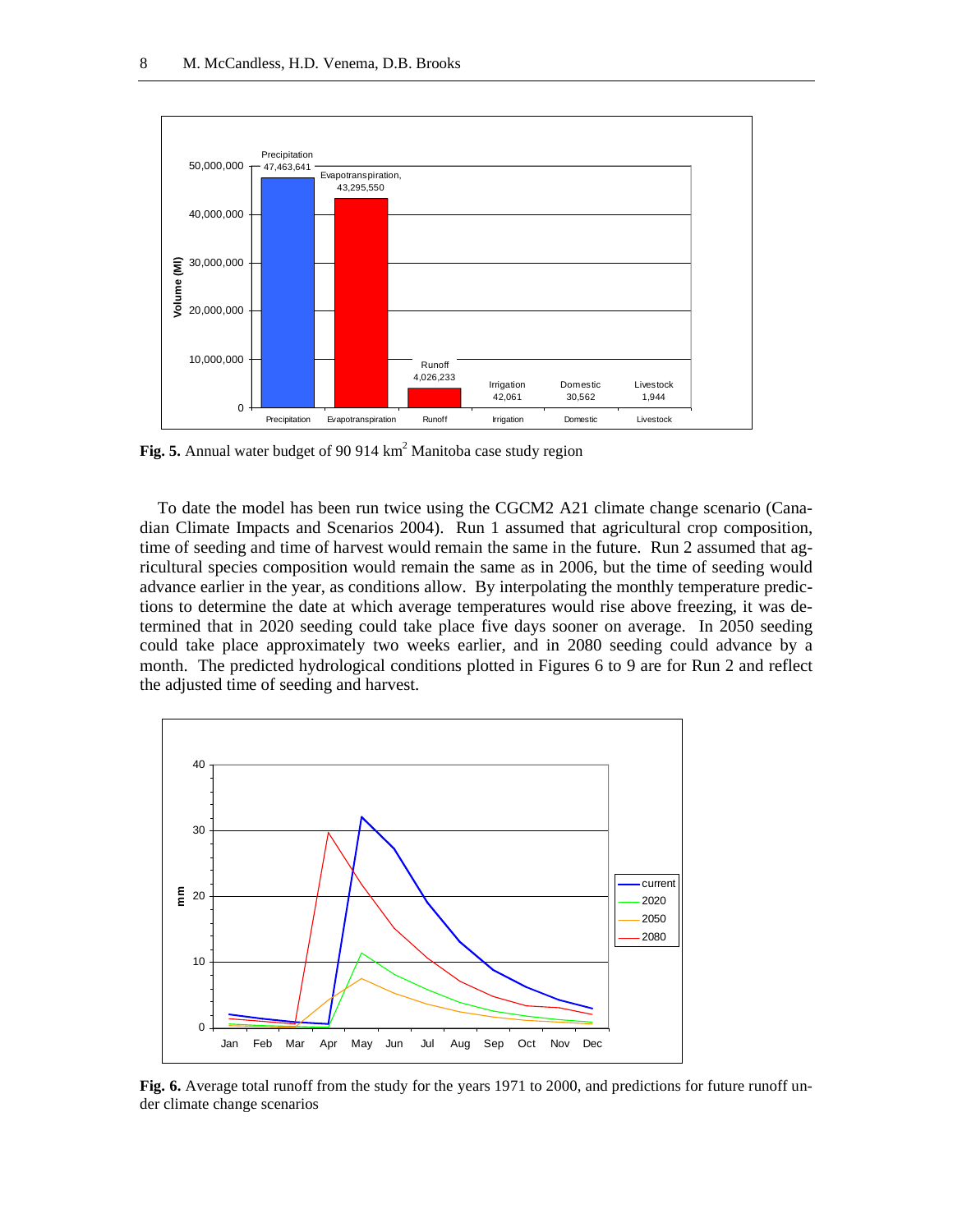The results of Run 2 indicate that runoff and soil water storage will decrease as water deficits and actual evapotranspiration increase. The situation appears to be worse in the years 2020 and 2050 than in 2080. This is likely due to the changed precipitation patterns predicted in the CGCM2 A21 scenario. The scenario shows that precipitation will be similar to, or lower than the present situation in the autumn months in 2020 and 2050, however precipitation in the autumn months will increase beyond present levels in 2080. This increased autumn precipitation restores soil moisture in advance of the coming winter. The spring freshet rapidly allows soils to reach their maximum storage the following spring. This is an encouraging sign for the future of agriculture in Manitoba. Overall, the moisture patterns in 2080 are very similar to present conditions, except that they occur one month earlier in the year than they do at present.

Further analysis is ongoing to determine the ramifications of these results for crop growth. Future runs of the model will use altered crop species composition in order to determine a range of future possible scenarios under climate change. While the water budget model for our study area continues to be run under different scenarios, the results presented to date do offer insight into how Manitoba's water regime may look in the future. This allows us to begin envisioning how a future state of water sustainability may look.



**Fig. 7.** Average evapotranspiration for the years 1971 to 2000, and predicted evapotranspiration for the years 2020, 2050 and 2080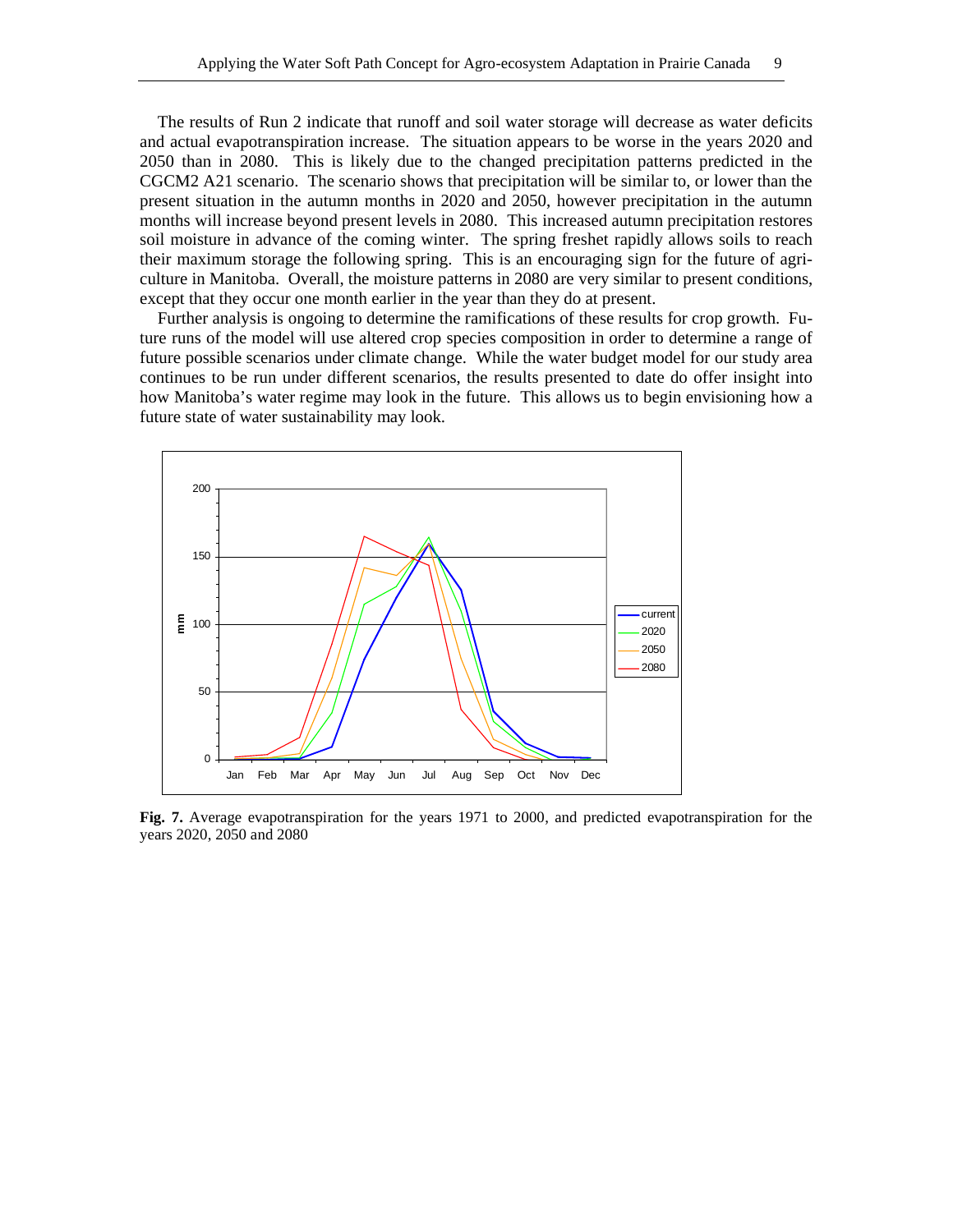

**Fig. 8.** Average soil water storage from 1971 to 2000 and predicted soil moisture for the years 2020, 2050 and 2080.



**Fig. 9.** Average annual water deficit for the years 1971 to 2000 and predicted average future water deficits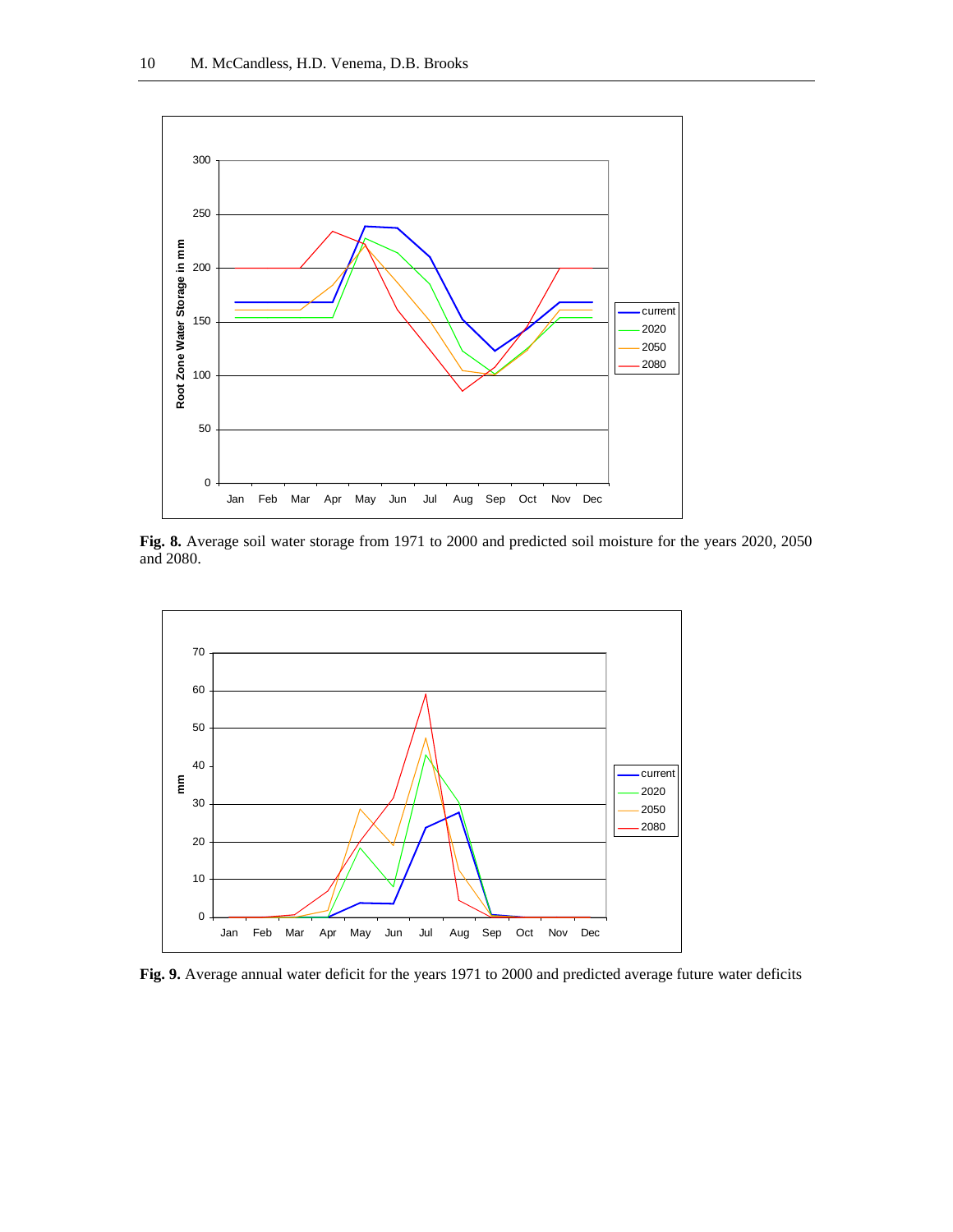#### **5. Development of a Soft Path for Manitoba**

All water used by Manitobans comes from lakes, rivers and aquifers fed by runoff. In addition to humans; ecosystems rely on regular infusions of fresh water to function healthily. The predictions for Manitoba under climate change presented in Section 4 of this paper indicate a significant decrease in runoff for the years 2020 and 2050, and an altered runoff pattern for 2080. These changes will present challenges for water management. Greater effort will have to be taken to ensure that enough spring runoff is retained for use throughout the year.

Since landscape processes largely determine the hydrologic balance of watersheds, altering these processes offers the best means of influencing runoff volumes. Factors that can influence the amount of runoff leaving land include best management practices (BMPs), farming methods, as well as crop selection. Crops with lower  $K_C$  coefficients transpire less throughout the year and will maintain higher soil moisture content, and promote runoff. Crops with lower  $K<sub>C</sub>$  values include forages, berry plants, sunflowers and beans (Allen et al. 1998). Crops that have higher  $K_C$ coefficients include treed fruit, grains and potatoes (Allen et al. 1998). In addition to a crop's ability to promote soil moisture and runoff, tolerance to drought should also be an important consideration as water deficits are predicted to increase throughout the growing season (as shown in Figure 9). Agricultural BMPs often have erosion and nutrient loss reductions as their objective. Reducing erosion and nutrient loss will have direct implications for runoff as more water could be retained on the land to help maintain soil moisture.

In addition to carrying out activities to promote runoff from the landscape, retention of water is also an important consideration. Local approaches to water retention consistent with the soft paths philosophy may include small dams and wetlands. Spring runoff can be stored in wetlands or behind dams, and be drawn upon throughout the year as required. Besides the benefit of water retention, wetlands would also increase biodiversity.

Under a water soft paths system, the amount of water available for withdrawal should be determined by the natural environment. Water withdrawals should not impair the healthy functioning of ecosystems and their ability to perform beneficial services. As the amount of runoff decreases in the future, the volume of water that can be withdrawn may also decrease. The proportion of water presently being withdrawn in the study region amounts to less than 0.2% of all runoff. The total volume of human abstractions in all likelihood will increase as populations and development increase in the study area. As water is increasingly drawn from a decreasing runoff pool, the value of 0.2% will rise considerably. For this reason it is important to revisit the urban conservation concepts of water soft paths (Gleick et al. 1995, Gleick at al. 2003, Brooks and Rose 2004, Brooks and Brandes 2007, Brooks 2005, Brandes et al. 2007, Brandes and Brooks 2005, Brandes and Kriwoken 2006, Brandes et al 2005, Brandes and Ferguson 2003). Reducing human water withdrawals will increase the amount of water available for natural ecosystems.

Since one of the foundations of soft paths is a shift away from centrally planned management and hard infrastructure, water management decisions should be made locally. Manitoba has a number of Conservation Districts which are charged with varying degrees of authority over watershed planning. Increasing focus is being placed on Conservation Districts as watershed management institutions. This shift is entirely consistent with a soft paths strategy, Conservation Districts should be an integral part of a Manitoba soft path.

Work in defining the water soft path for Manitoba is ongoing. Landscape scenarios continue to be tested in the watershed model described in Sections 3 and 4, and adjustments are being made as necessary. Study is also ongoing to determine future ecological water requirements consistent with a soft paths philosophy, and work is also ongoing to determine how Manitoba's human water withdrawals can be optimised. Work to determine the best uses of water in Manitoba will be carried out using a method derived by Molden and Sakthivadivel (1999) for assessing water use in order to determine how the maximum return can be obtained for water. Gleick (2003) carried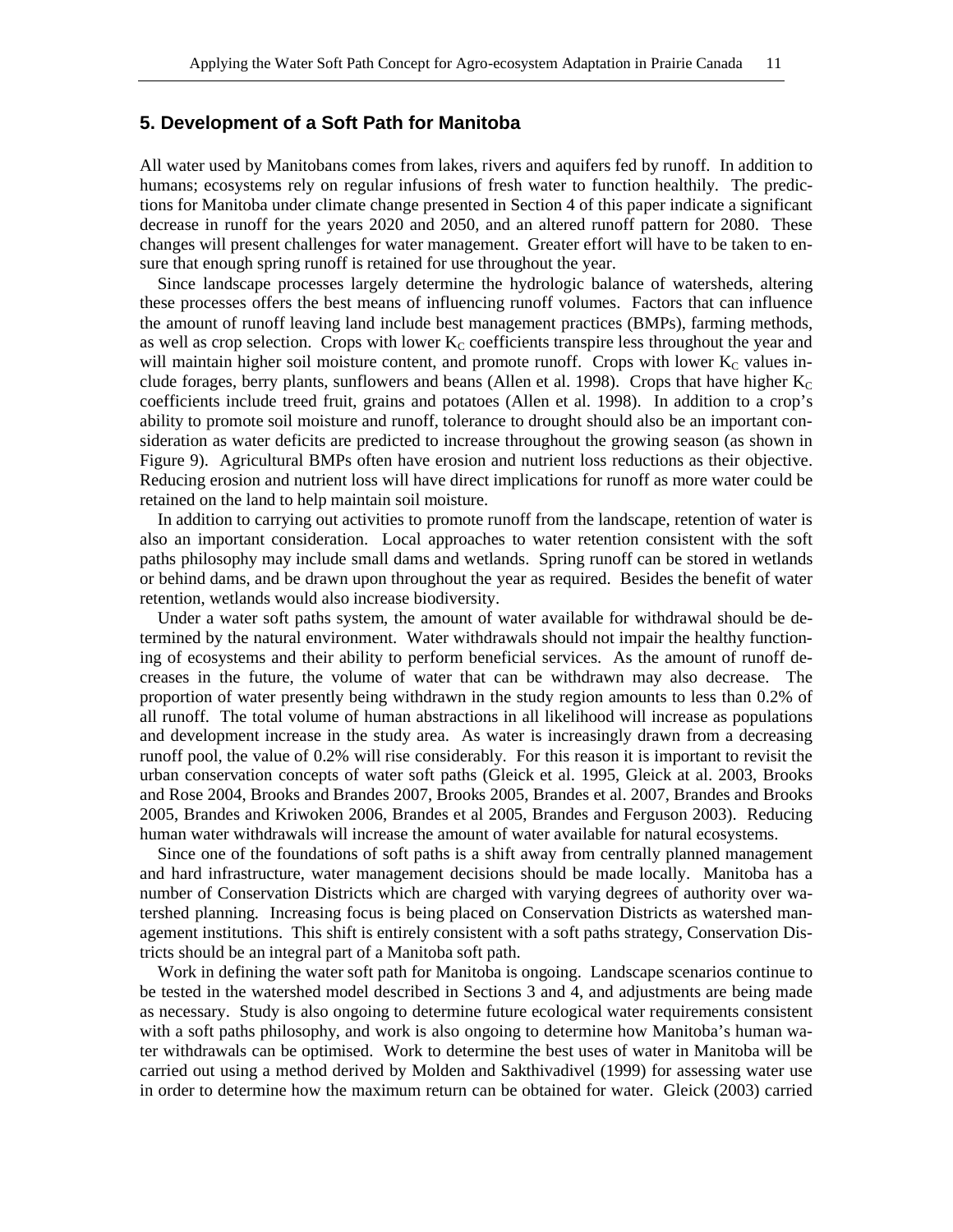out a study of irrigation of agricultural crops in California and the returns that they generate using similar principles.

Charting a water soft path is an involved process. It requires significant understanding of a region's water resources, and a thorough understanding of the local watershed processes. Since water soft paths aims to define water use decades in the future, the impact of impending global climate change on local water resources will be a significant factor as well. Many jurisdictions have detailed knowledge of water resources, and climate change may be well documented. Manitoba has historically had few issues with water scarcity since European settlement and detailed studies have not been conducted. For this reason it was necessary to construct the watershed model described in Sections 3 and 4. Work with this model is ongoing, as the results generated lead to the development of new scenarios to be explored. Thus, establishing a future state of sustainable water management is an iterative process, but it will eventually lead to the development of a feasible scenario to be achieved by following a soft path.

#### **References**

- Allen RG, Pereira LS, Raes D, Smith M (1998) Crop evapotranspiration: Guidelines for computing crop water requirements. United Nations Food and Agriculture Organization, FAO Irrigation and Drainage Paper 56, Rome.
- Baltas EA (2007) Impact of Climate Change on the Hydrological Regime and Water Resources in the Basin of Siatista. International Journal of Water Resources Development, 23:3, pp 501 – 518.
- Brandes O and Brooks DB (2005) The Soft Path for Water in a Nutshell. Friends of the Earth Canada, Ottawa and POLIS Project for Ecological Governance, University of Victoria, Victoria
- Brandes O, Brooks DB, and M'Gonigle M (2007) Moving Water Conservation to Centre Stage. In: Eau Canada: The Future of Canada's Water, UBC Press, Vancouver, pp 281-300.
- Brandes O and Kriwoken L (2006) Changing Perspectives Changing Paradigms: Taking the "Soft Path" to Water Sustainability in the Okanagan Basin. Canadian Water Resources Journal 31(2) pp 75-90.
- Brandes, O and Ferguson (2003) Flushing the Future? Examining Urban Water Use in Canada. POLIS Project, University of Victoria.
- Brandes OM, Ferguson K, M'Gonigle M, Sandborn C (2005) At a Watershed: Ecological Governance and Sustainable Water Management in Canada. Polis Project on Ecological Governance, University of Victoria.
- Brooks BD (2005) Beyond Greater Efficiency:The Concept of Water Soft Paths. Canadian Water Resources Journal 30(1) pp 1-10.
- Brooks DB and Rose G (2004) Another Path Not Taken: A Methodological Exploration of Water Soft Paths for Canada and Elsewhere (revised report). Friends of the Earth Canada, Ottawa.
- Brooks DB and Brandes O (2007) Ingenuity Trumps Hard Tech. Alternatives Journal 33(4) pp 11-13.
- Canadian Climate Impacts and Scenarios (2004) Scenario Access. Canadian Institute for Climate Studies, University of Victoria http://www.cics.uvic.ca/scenarios/data/select.cgi (accessed October 21, 2007).
- Environment Canada (2002) Canadian Climate Normals or Averages 1971-2000. Environment Canada, Ottawa http://www.climate.weatheroffice.ec.gc.ca/climate\_normals/index\_e.html2000 (accessed October 21, 2007).
- Gaia Consulting (2004) 2003 Manitoba Irrigation Survey.
- Gleick PH, Haasz D, Henges-Jeck C, Srinivasan V, Wolff G, Cushing KK, Mann A (2003) Waste Not, Want Not: The Potential for Urban Water Conservation in California, Pacific Institute for Studies in Development, Environment, and Security, Oakland.
- Gleick PH, Loh P, Gomez SV, Morrison J (1995) California 2020: A Sustainable Vision. Pacific Institute for Studies in Development, Environment, and Security, Oakland.
- Jones R, Crean J, Aluwihare P, Letcher R (2007) Economic Cost of Environmental Flows in an Unregulated River System. The Australian Journal of Agricultural and Resources Economics, 51, pp. 305- 321.
- Lovins AB (1976) Energy Strategy: The Road Not Taken. Foreign Affairs, 55(1), pp 65-83.
- Lovins AB (1977) Soft Energy Paths: Toward a Durable Peace. Penguin Books, London.